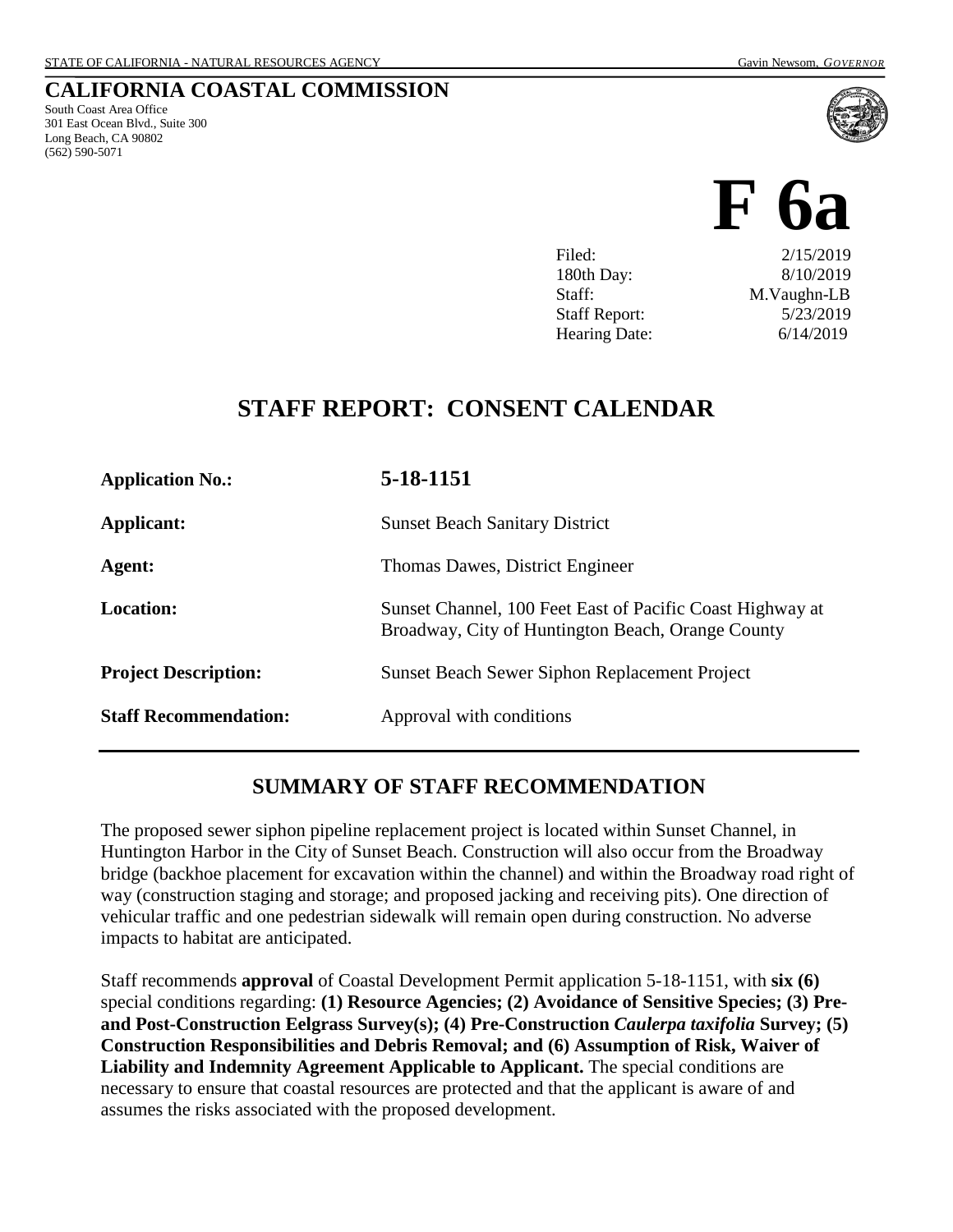The subject site is located within the City of Huntington Beach, which has a certified Local Coastal Program (LCP). However, the Sunset Beach annexation area has not yet been incorporated into the City of Huntington Beach certified LCP. In addition, the proposed development is partially occurring within an area of the Commission's retained permit jurisdiction, Sunset Channel. In such cases, the standard of review is Chapter 3 of the Coastal Act with the City's certified Local Coastal Program used as guidance.

The applicant agrees with the staff recommendation.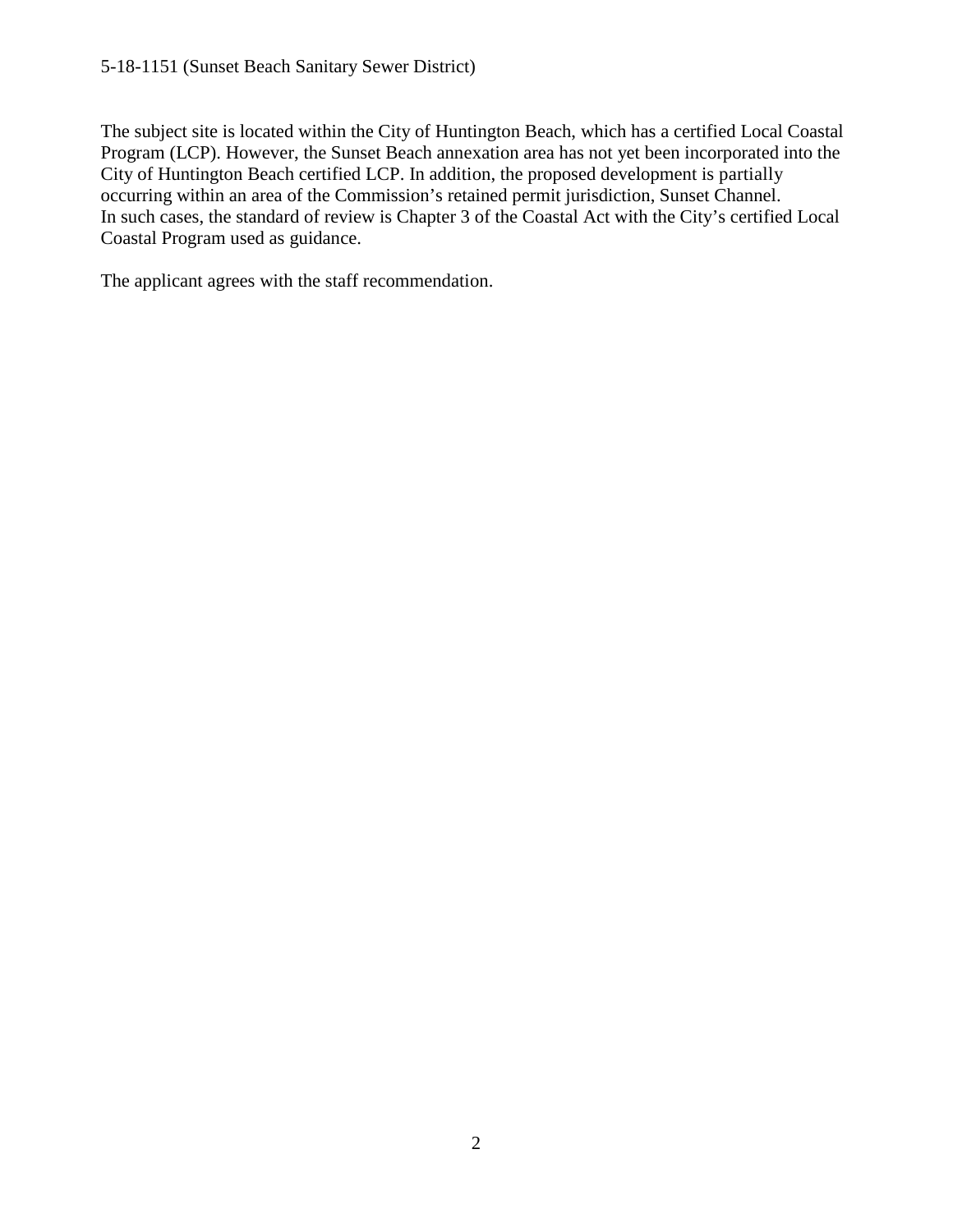# **TABLE OF CONTENTS**

| $\mathbf{I}$ . |  |
|----------------|--|
| II.            |  |
|                |  |
|                |  |
|                |  |
|                |  |
|                |  |
|                |  |
|                |  |
|                |  |
|                |  |
|                |  |
|                |  |

# **APPENDICES**

Appendix A - Substantive File Documents

# **EXHIBITS**

Exhibit 1 - Vicinity Map Exhibit  $2 -$  Project Plans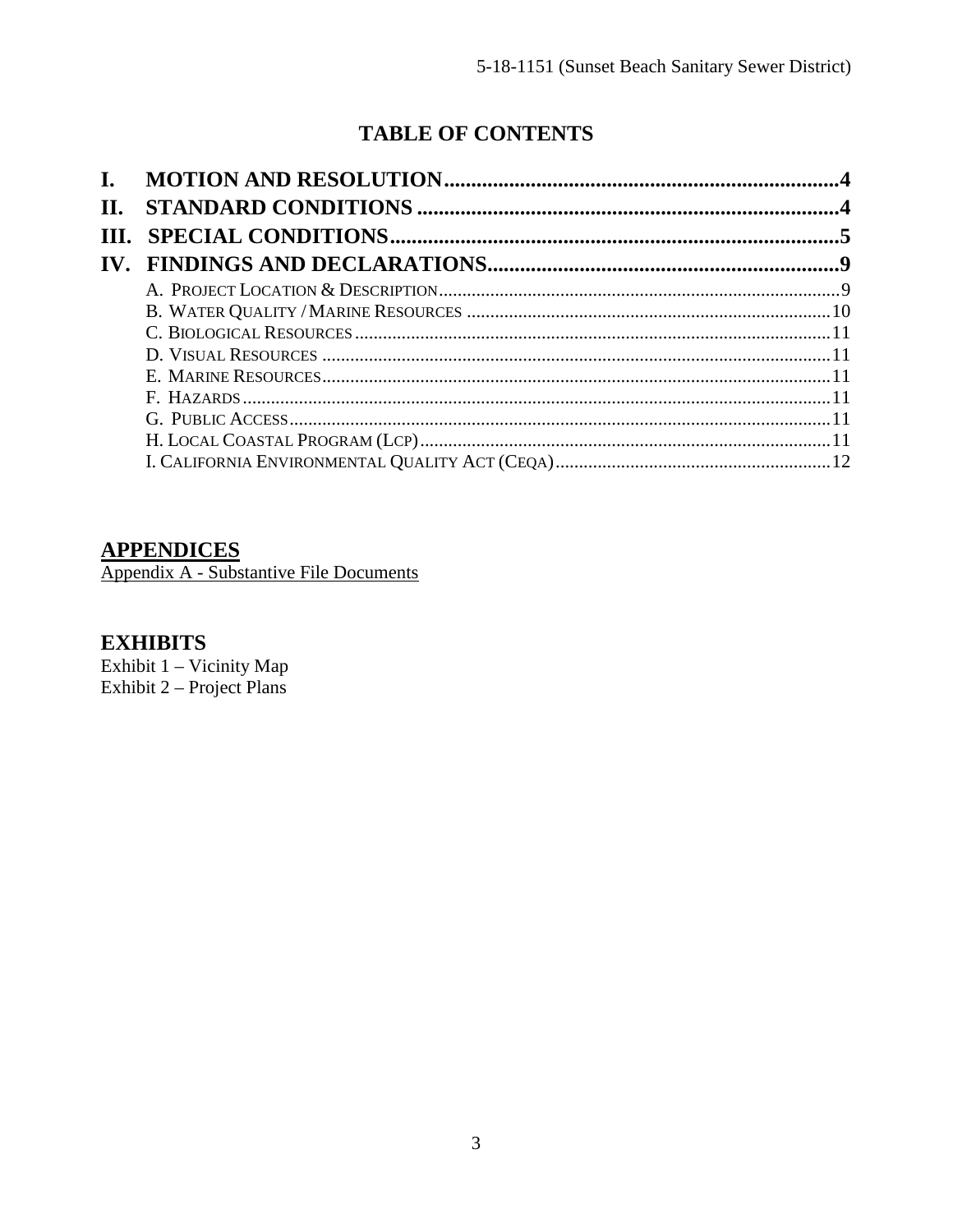# <span id="page-3-0"></span>**I. MOTION AND RESOLUTION**

#### **Motion:**

*I move that the Commission approve the coastal development permit applications included on the consent calendar in accordance with the staff recommendations.*

Staff recommends a **YES** vote. Passage of this motion will result in approval of all of the permits included on the consent calendar. The motion passes only by affirmative vote of a majority of the Commissioners present.

#### **Resolution:**

*The Commission hereby approves a coastal development permit for the proposed development and adopts the findings set forth below on grounds that the development as conditioned will be in conformity with the policies of Chapter 3 of the Coastal Act and will not prejudice the ability of the local government having jurisdiction over the area to prepare a Local Coastal Program conforming to the provisions of Chapter 3. Approval of the permit complies with the California Environmental Quality Act because either 1) feasible mitigation measures and/or alternatives have been incorporated to substantially lessen any significant adverse effects of the development on the environment, or 2) there are no further feasible mitigation measures or alternatives that would substantially lessen any significant adverse impacts of the development on the environment.*

#### <span id="page-3-1"></span>**II. STANDARD CONDITIONS**

This permit is granted subject to the following standard conditions:

- 1. **Notice of Receipt and Acknowledgment**. The permit is not valid and development shall not commence until a copy of the permit, signed by the permittee or authorized agent, acknowledging receipt of the permit and acceptance of the terms and conditions, is returned to the Commission office.
- 2. **Expiration.** If development has not commenced, the permit will expire two years from the date on which the Commission voted on the application. Development shall be pursued in a diligent manner and completed in a reasonable period of time. Application for extension of the permit must be made prior to the expiration date.
- 3. **Interpretation.** Any questions of intent of interpretation of any condition will be resolved by the Executive Director or the Commission.
- 4. **Assignment.** The permit may be assigned to any qualified person, provided assignee files with the Commission an affidavit accepting all terms and conditions of the permit.
- 5. **Terms and Conditions Run with the Land.** These terms and conditions shall be perpetual, and it is the intention of the Commission and the permittee to bind all future owners and possessors of the subject property to the terms and conditions.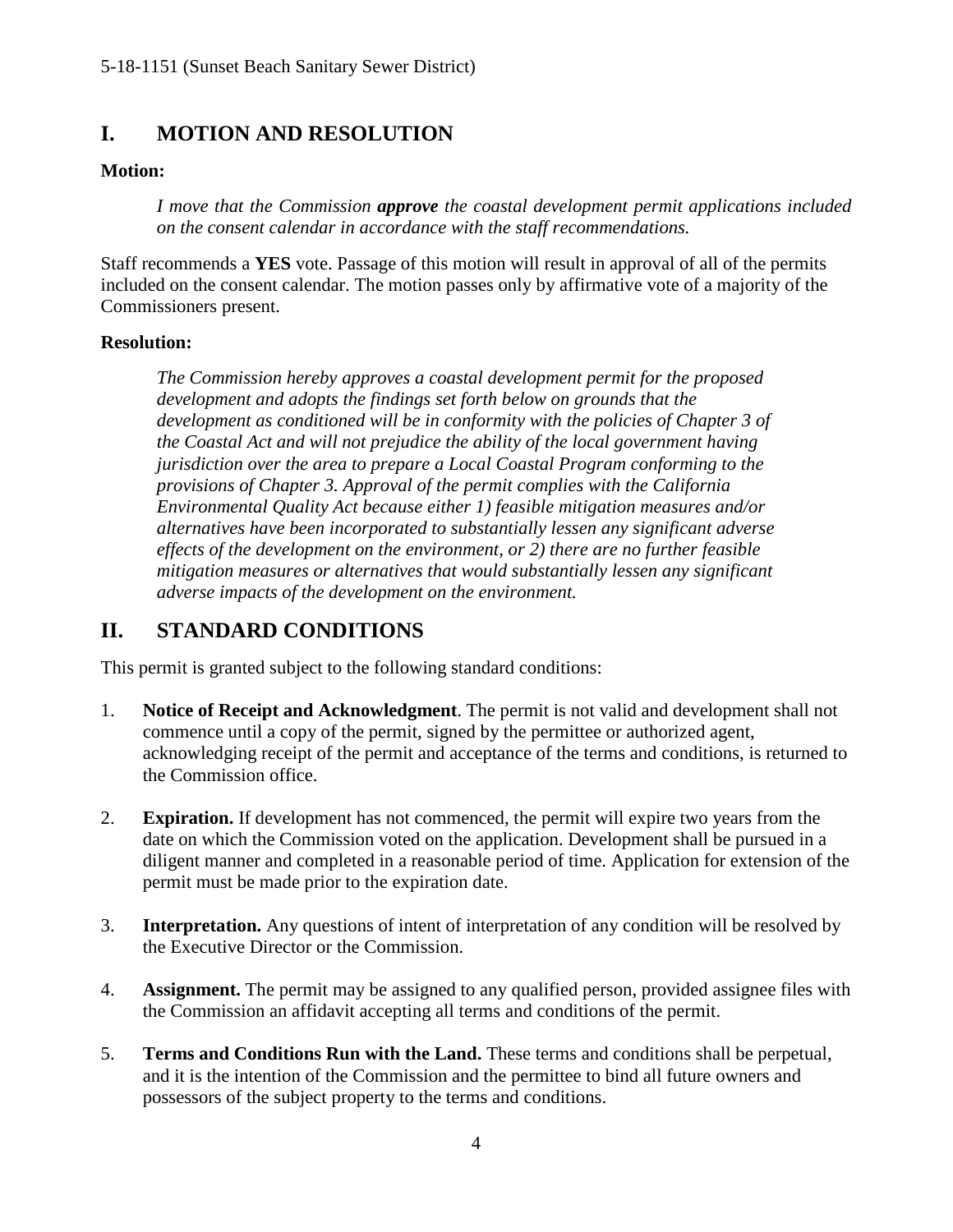#### <span id="page-4-0"></span>**III. SPECIAL CONDITIONS**

This permit is granted subject to the following special conditions:

- **1. Resource Agencies.** The permittee shall comply with all requirements, requests and mitigation measures from the U.S. Army Corps of Engineers and the Regional Water Quality Control Board with respect to preservation and protection of water quality and the marine and terrestrial environment. Any change in the approved project that may be required by the above-stated agencies shall be submitted to the Executive Director in order to determine if the proposed change shall require a permit amendment pursuant to the requirements of the Coastal Act and the California Code of Regulations.
- **2. Avoidance of Sensitive Species**. By acceptance of this permit, the applicant agrees to the following:
	- A. Nesting Birds. Prior to commencement of any construction activities between February 15 through August 31, a qualified biologist shall conduct a breeding behavior and nesting survey for birds protected by the United States Fish and Wildlife Service, California Department of Fish and Wildlife, the Migratory Bird Treaty Act and California species of special concern, within 300' of the project site and within 500' for raptors and owls. If any occupied nests of any sensitive species are discovered, construction activities within 300' of the nest (500' for raptors and owls) shall be monitored to ensure that construction noise levels do not exceed 85 dB peak until the nest is vacated, juveniles have fledged, and there is no evidence of a second attempt at nesting. The applicant shall implement a larger buffer if the biologist recommends a larger buffer from the nest.
	- B. Sensitive Species Monitoring. Prior to undertaking any development including, but not limited to, demolition, construction, grading or excavation, a qualified biologist shall survey the project site to determine whether sensitive bird species, including but not limited to Belding's savannah sparrow, western snowy plover, brown pelican, light-footed clapper rail, black skimmer or California least tern, are present within 100' of the project site, and whether sensitive plant species, including but not limited to wooly seablite, estuary seablite, Leopold's rush or southern tarplant are located within 25' of the project site. Excepting southern tarplant, addressed in **Special Condition 2D**, construction activities shall avoid any identified species.
	- C. An appropriately trained biologist shall monitor the approved development for disturbance to sensitive species or habitat area. At minimum, monitoring shall occur once a week during any week in which construction occurs. Daily monitoring shall occur during development that could significantly impact biological resources, such as construction that could result in disturbances to sensitive species. Based on field observations, the biologist shall advise the Permittee regarding methods to avoid significant impacts which could occur to sensitive species or habitat areas.
	- D. If, prior to construction, the biologist identifies impacts to southern tarplant which cannot feasibly be avoided, a final seeding and salvage plan shall be submitted for the review and approval of the Executive Director. The seeding and salvage plan shall include a plan identifying the location of southern tarplant, the required width necessary for construction access, and measures for reseeding or salvage.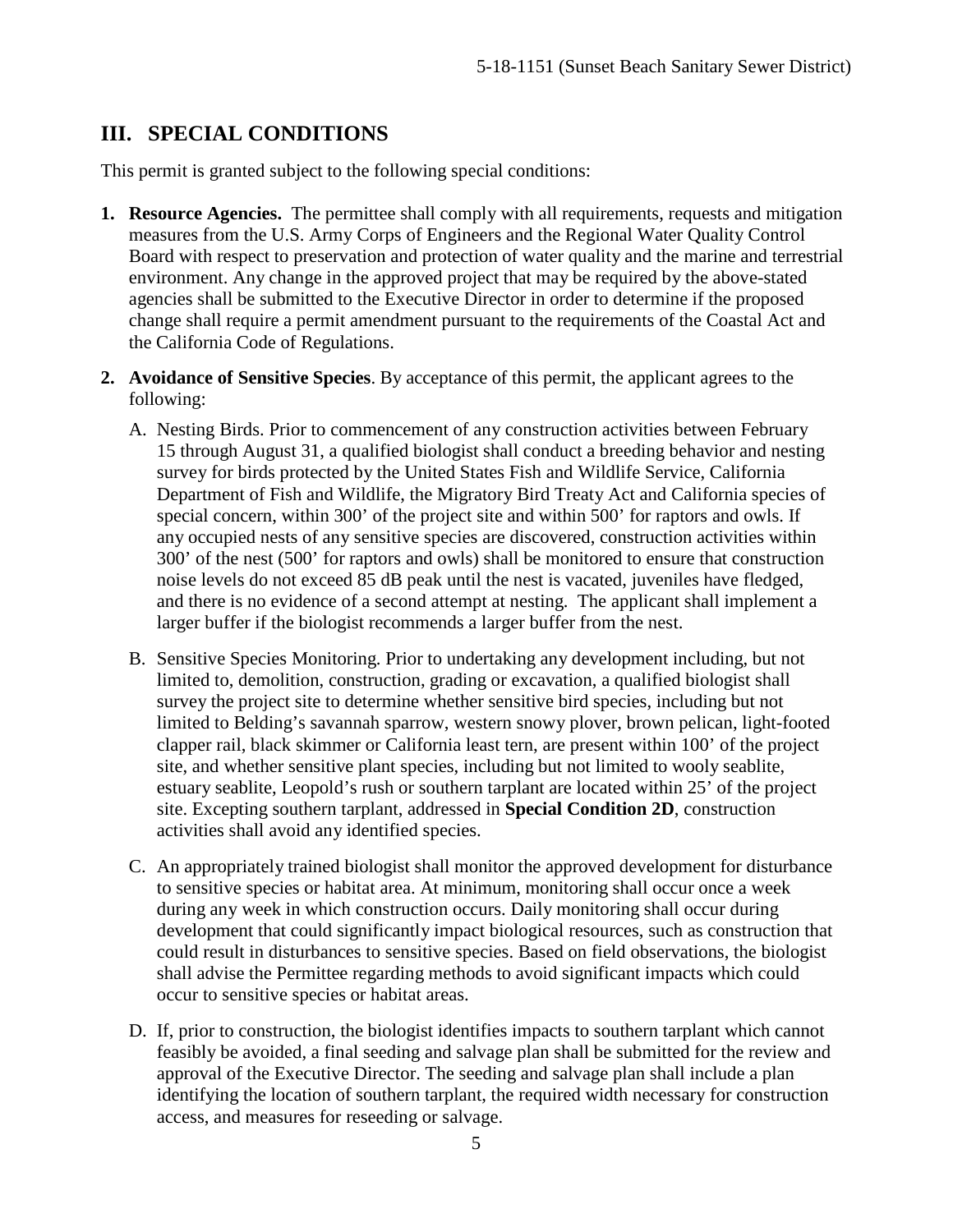#### **3. Pre-and Post-Construction Eelgrass Survey(s)**

- A. Pre-Construction Eelgrass Survey. A valid pre-construction eelgrass (Zostera marina) survey shall be completed during the period of active growth of eelgrass (typically March through October). The pre- construction survey shall be completed within 60 days before the start of construction. The survey shall be prepared in full compliance with the "California Eelgrass Mitigation Policy and Implementing Guidelines" dated October 2014 (see [http://www.westcoast.fisheries.noaa.gov/habitat/habitat\\_types/seagrass\\_info/california\\_eel](http://www.westcoast.fisheries.noaa.gov/habitat/habitat_types/seagrass_info/california_eelgrass.html) [grass.html](http://www.westcoast.fisheries.noaa.gov/habitat/habitat_types/seagrass_info/california_eelgrass.html) ) adopted by the National Marine Fisheries Service (except as modified by this special condition) and shall be prepared in consultation with the California Department of Fish and Wildlife. The applicant shall submit the eelgrass survey for the review and approval of the Executive Director within five (5) business days of completion of each eelgrass survey and no later than fifteen (15) business days prior to commencement of any development. If the eelgrass survey identifies any eelgrass within the project area which would be impacted by the proposed project, the development shall require an amendment to this permit from the Coastal Commission or a new coastal development permit.
- B. Post Construction Eelgrass Survey. If any eelgrass is identified in the project area by the survey required in subsection A of this condition above, within 30 days of completion of construction, or within the first 30 days of the next active growth period following completion of construction that occurs outside of the active growth period, the applicant shall survey the project site to determine if any eelgrass was adversely impacted. The survey shall be prepared in full compliance with the "California Eelgrass Mitigation Policy and Implementing Guidelines" dated October 2014 (see

[http://www.westcoast.fisheries.noaa.gov/habitat/habitat\\_types/seagrass\\_info/california\\_eel](http://www.westcoast.fisheries.noaa.gov/habitat/habitat_types/seagrass_info/california_eelgrass.html) [grass.html](http://www.westcoast.fisheries.noaa.gov/habitat/habitat_types/seagrass_info/california_eelgrass.html) ) (except as modified by this special condition) adopted by the National Marine Fisheries Service and shall be prepared in consultation with the California Department of Fish and Wildlife. The applicant shall submit the post-construction eelgrass survey for the review and approval of the Executive Director within thirty (30) days after completion of the survey. If any eelgrass has been impacted, the applicant shall replace the impacted eelgrass at a minimum 1.2:1 (mitigation:impact) ratio on-site, or at another location, in accordance with the California Eelgrass Mitigation Policy and Implementing Guidelines. Based on past performance of eelgrass mitigation efforts in this area, in order to achieve this minimum, an initial planting ratio of 1.38:1 is recommended. All impacts to eelgrass habitat shall be mitigated at a final minimum ratio of 1.2:1 (mitigation: impact). Any exceptions to therequired 1.2:1 final mitigation ratio found within the California Eelgrass Mitigation Policy and Implementing Guidelines shall not apply. Implementation of mitigation shall require an amendment to this permit or a new coastal development permit unless the Executive Director determines that no amendment or new permit is legally required.

#### **4. Pre-Construction** *Caulerpa taxifolia* **Survey**

A. No earlier than 90 days nor later than 30 days prior to commencement or re-commencement of any development authorized under this coastal development permit (the "project"), the applicant shall undertake a survey of the project area and a buffer area at least 10 meters beyond the project area to determine the presence of the invasive alga *Caulerpa taxifolia*. The survey shall include a visual examination of the substrate.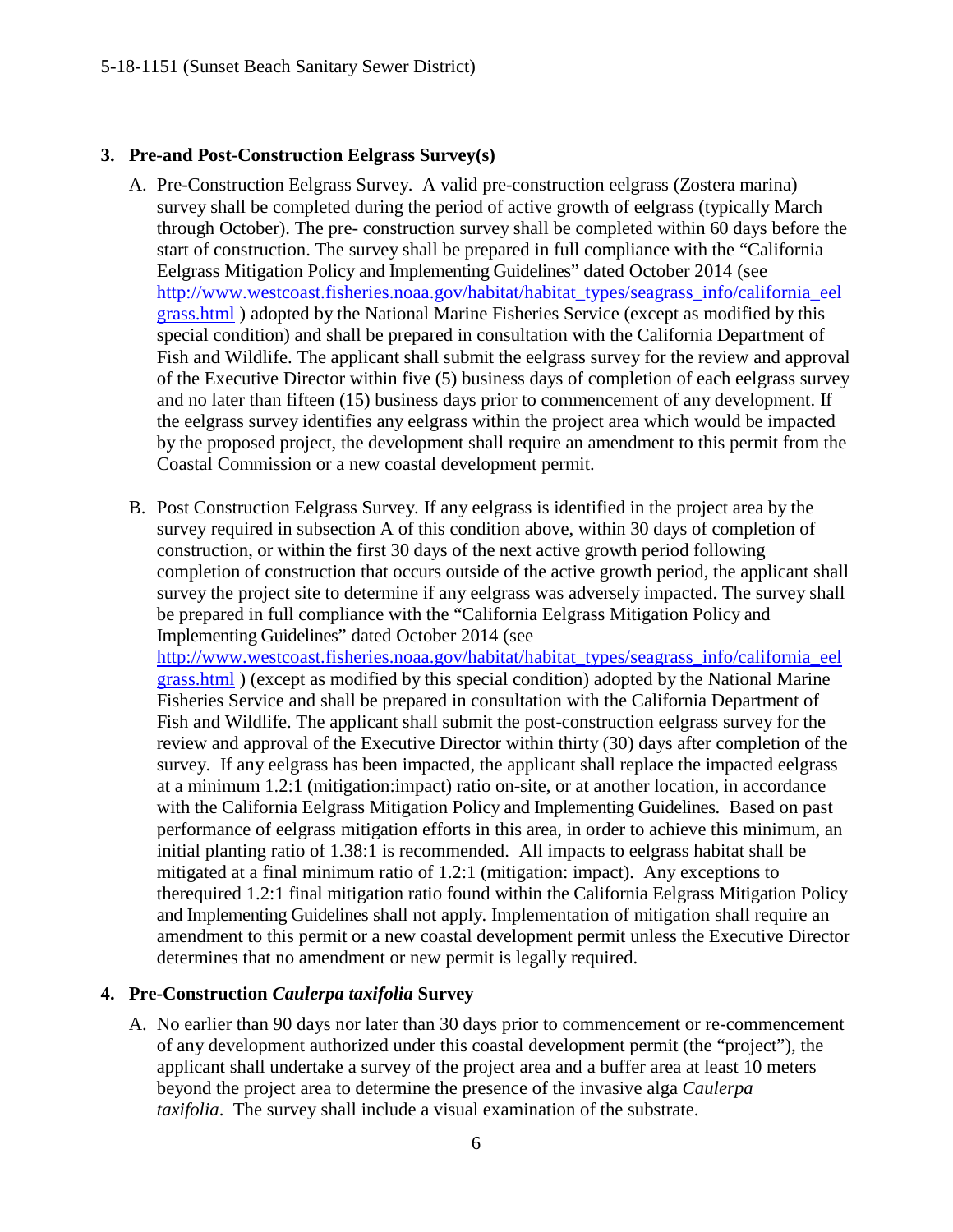- B. The survey protocol shall be prepared in consultation with the Regional Water Quality Control Board, the California Department of Fish and Wildlife, and the National Marine Fisheries Service (see [http://www.westcoast.fisheries.noaa.gov/habitat/habitat\\_types/seagrass\\_info/caulerpa\\_taxifo](http://www.westcoast.fisheries.noaa.gov/habitat/habitat_types/seagrass_info/caulerpa_taxifolia.html) [lia.html](http://www.westcoast.fisheries.noaa.gov/habitat/habitat_types/seagrass_info/caulerpa_taxifolia.html) ).
- C. Within five (5) business days of completion of the survey, the applicant shall submit the survey:
	- 1. for the review and approval of the Executive Director; and
	- 2. to the Surveillance Subcommittee to the Southern California Caulerpa Action Team (SCCAT). The SCCAT Surveillance Subcommittee may be contacted through William Paznokas, California Department of Fish & Wildlife [\(858-467-](mailto:858-467-4218/William.Paznokas@wildlife.ca.gov) [4218/William.Paznokas@wildlife.ca.gov\)](mailto:858-467-4218/William.Paznokas@wildlife.ca.gov) or Bryant Chesney, National Marine Fisheries Service [\(562-980-4037/Bryant.Chesney@noaa.gov\)](mailto:562-980-4037/Bryant.Chesney@noaa.gov), or their successors.
- D. If *Caulerpa taxifolia* is found within the project or buffer areas, the applicant shall not proceed with the project until 1) the applicant provides evidence to the Executive Director that all *C. taxifolia* discovered within the project and/or buffer area has been eliminated in a manner that complies with all applicable governmental approval requirements, including but not limited to those of the California Coastal Act, or 2) the applicant has revised the project to avoid any contact with *C. taxifolia*. No revisions to the project shall occur without a Coastal Commission approved amendment to this coastal development permit unless the Executive Director determines that no amendment is legally required.
- **5. Construction Responsibilities and Debris Removal.** The permittee shall comply with the following construction related requirements:
	- A. No demolition or construction materials, equipment, debris, or waste shall be placed or stored where it may enter sensitive habitat, receiving waters or a storm drain, or be subject to wave, wind, rain or tidal erosion and dispersion.
	- B. Any and all debris resulting from demolition or construction activities, and any remaining construction material, shall be removed from the project site within 24 hours of completion of the project.
	- C. Demolition or construction debris and sediment shall be removed from work areas each day that demolition or construction occurs to prevent the accumulation of sediment and other debris that may be discharged into coastal waters.
	- D. Machinery or construction materials not essential for project improvements will not be allowed at any time in the intertidal zone
	- E. If turbid conditions are generated during construction a silt curtain will be utilized to control turbidity.
	- F. Floating booms shall be used to contain debris discharged into coastal waters and any debris discharged will be removed as soon as possible but no later than the end of each day.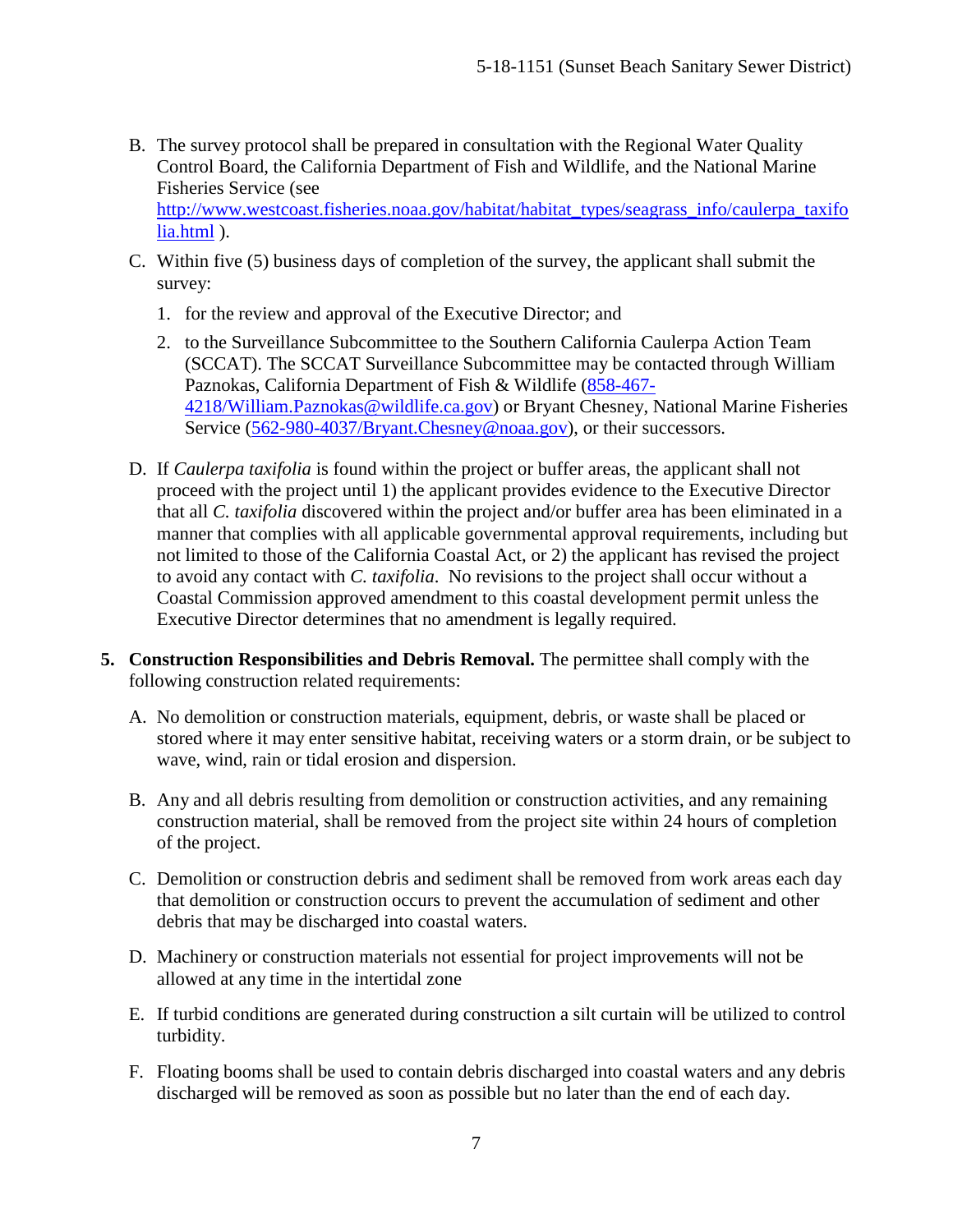- G. Non-buoyant debris discharged into coastal waters will be recovered by divers as soon as possible after loss.
- H. All trash and debris shall be disposed in the proper trash and recycling receptacles at the end of every construction day.
- I. The applicant shall provide adequate disposal facilities for solid waste, including excess concrete, produced during demolition or construction.
- J. Debris shall be disposed of at a legal disposal site or recycled at a recycling facility. If the disposal site is located in the coastal zone, a coastal development permit or an amendment to this permit shall be required before disposal can take place, unless the Executive Director determines that no amendment or new permit is legally required.
- K. All stock piles and construction materials shall be covered, enclosed on all sides, shall be located as far away as possible from drain inlets and any waterway, and shall not be stored in contact with the soil.
- L. Machinery and equipment shall be maintained and washed in confined areas specifically designed to control runoff. Thinners or solvents shall not be discharged into sanitary or storm sewer systems.
- M. The discharge of any hazardous materials into any receiving waters shall be prohibited.
- N. Spill prevention and control measures shall be implemented to ensure the proper handling and storage of petroleum products and other construction materials. Measures shall include a designated fueling and vehicle maintenance area with appropriate berms and protection to prevent any spillage of gasoline or related petroleum products or contact with runoff. The area shall be located as far away from the receiving waters and storm drain inlets as possible.
- O. Best Management Practices (BMPs) and Good Housekeeping Practices (GHPs) designed to prevent spillage and/or runoff of demolition or construction-related materials, and to contain sediment or contaminants associated with demolition or construction activity, shall be implemented prior to the on-set of such activity.
- P. All BMPs shall be maintained in a functional condition throughout the duration of construction activity.
- **6. Assumption of Risk, Waiver of Liability and Indemnity Agreement Applicable to Applicant.** By acceptance of this permit, the applicant, the City of Huntington Beach, acknowledges and agrees (i) that the site may be subject to hazards from wave and tidal action, flooding, erosion, sea level rise, geologic instability, or liquefaction; (ii) to assume the risks to the applicant, the City of Huntington Beach, and the property that is the subject of this permit of injury and damage from such hazards in connection with this permitted development; (iii) to unconditionally waive any claim of damage or liability against the Commission, its officers, agents, and employees for injury or damage from such hazards; (iv) to indemnify and hold harmless the Commission, its officers, agents, and employees with respect to the Commission's approval of the project against any and all liability, claims, demands, damages, costs (including costs and fees incurred in defense of such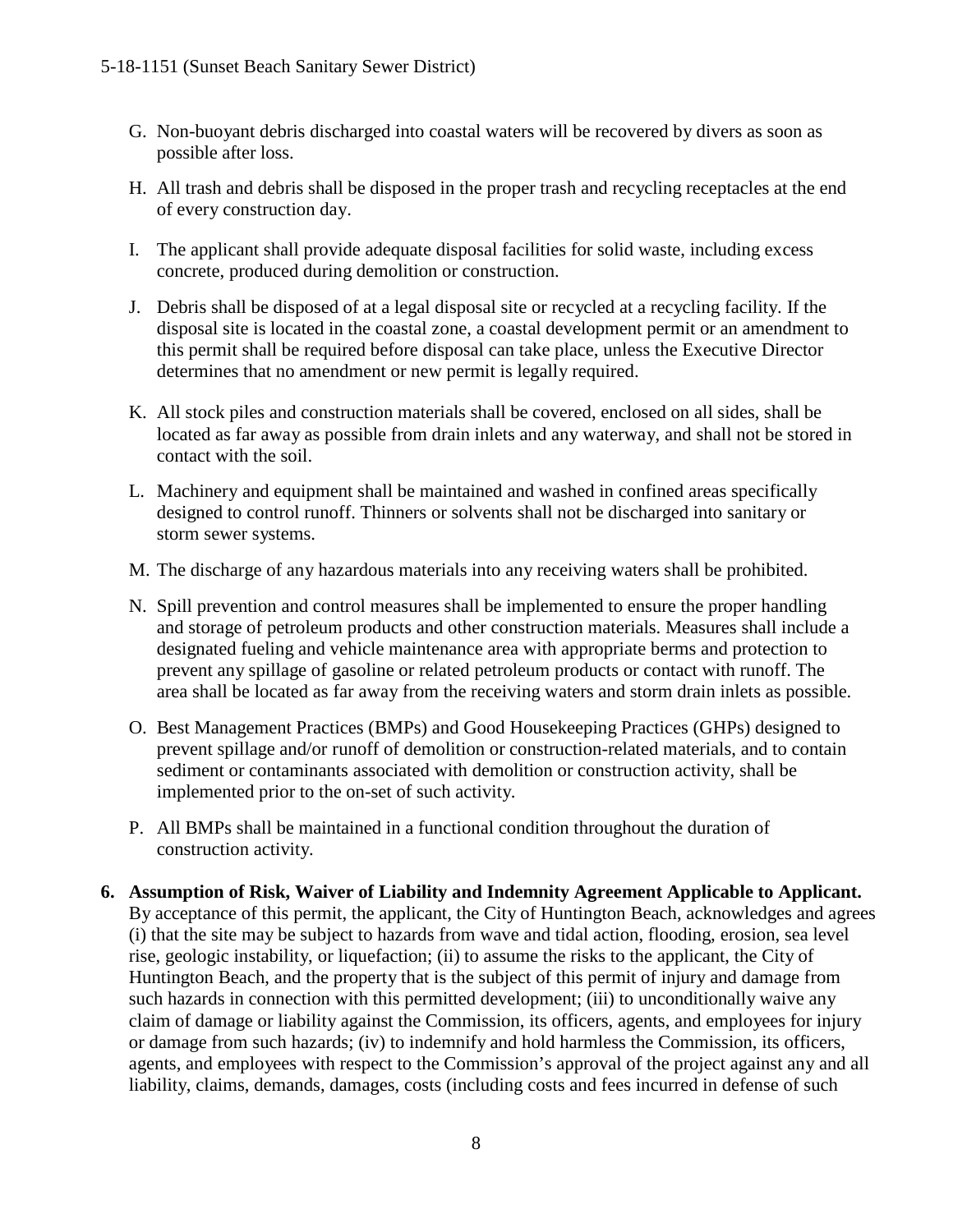claims), expenses, and amounts paid in settlement arising from any injury or damage due to such hazards.

### <span id="page-8-0"></span>**IV. FINDINGS AND DECLARATIONS**

#### <span id="page-8-1"></span>**A. PROJECT LOCATION & DESCRIPTION**

The subject site is located in Sunset Channel, 100 feet east of Pacific Coast Highway at Broadway, and within the Broadway road right of way, in the Sunset Beach area of the City of Huntington Beach, Orange County. The project proposes to replace an existing sewer siphon pipeline that crosses beneath Sunset Channel. The existing sewer siphon was installed in 1936 and is believed to be susceptible to damage due to its age and/or should an earthquake occur. The existing siphon is a 6-inch cast iron pipe. The proposed replacement pipeline will be 6-inch plastic pipe. Plastic is proposed to allow some flex in the pipeline and because it is much stronger than the existing pipeline. The location of the proposed pipeline will be nearly identical to the existing pipeline. The applicant's (Sunset Beach Sanitary Sewer District) goal is to replace the pipeline before a problem occurs (such as due to the age and/or earth movement, etc.). The proposed project would involve two phases: 1) in-channel excavation work necessary to find the size and location of the opening in the Sunset Channel's steel sheetpile bulkhead walls through which the existing sewer siphon pipeline passes; and, 2) replacing the old, 6-inch siphon sewer pipeline with a new 6-inch siphon sewer pipeline. The new pipeline will be installed via the jack and bore method.

The first phase would involve installation of temporary bulkheads (barriers) in and across the channel on both the north and south side of the Broadway Bridge and excavation of approximately 50 cubic yards from each of two pits immediately adjacent to the channel's steel sheetpile bulkheads on either side of the channel. As the excavation continues, for every foot of depth the side slope will extend a foot and a half. The excavated area is expected to be a two square foot bottom with 1:½ slopes. So, for example, if the excavation extends 4-feet deep, the bottom of the excavation would be 2-foot square, while the top of the excavated area would be 2 feet long along and adjacent to the channel bulkhead, 14-feet long on the side parallel to and away from the bulkhead, with the two additional sides 6-feet long each. Water from the work area will be pumped back into the channel, outside the work area (the area outside the area between the two temporary bulkheads); the water level is intended to be maintained no lower than -5 MSL, if possible. The excavated material will be replaced back in the channel within the bulkheaded work area (between the existing side bulkheads and two temporary, in-channel bulkheads). Proposed in-channel excavation would occur at only one of the two channel-side locations at a time. Excavation will occur until the location and size of the existing opening in the channel bulkheads (that accommodates the existing sewer siphon pipeline) is discovered. It is believed that when the sheetpile bulkhead was installed by the County of Orange in 1959, the sheetpile depth was reduced in the area of the sewer siphon pipeline. Phase 1 is proposed to find that depth as well as the width (location) of this shortened sheetpile section in order to install the new sewer siphon pipeline. Excavation is proposed to occur via use of a backhoe located on the Broadway bridge. No barges are proposed.

The second phase of the project would involve installation of a new sewer siphon pipeline beneath Sunset Channel. The new sewer siphon pipeline would be installed via a jack and bore process.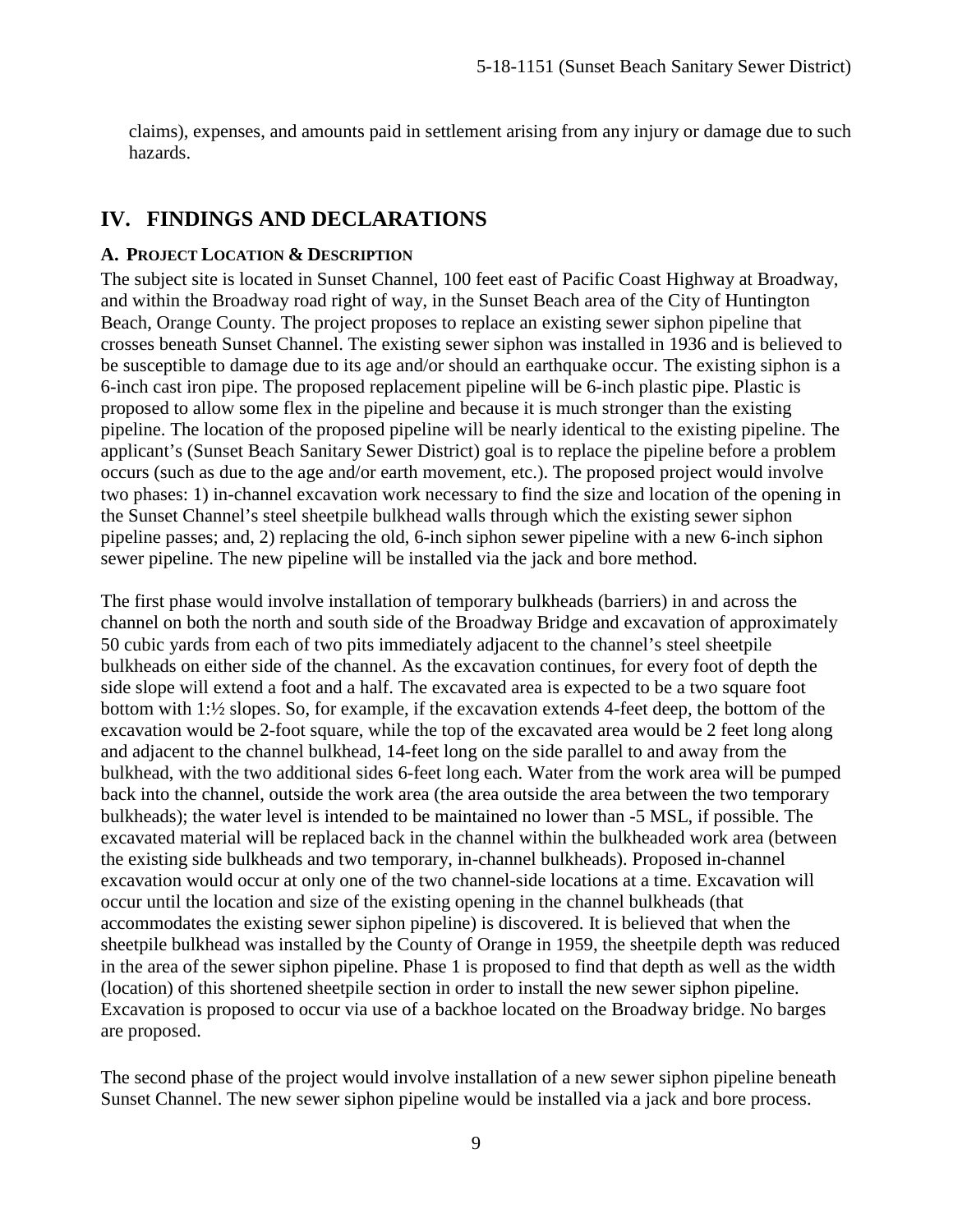This trenchless construction method will eliminate the need to cut a continuous open trench and thus will avoid trenching within the channel. Although open trenching will be eliminated, this method requires excavation of access pits (also called jacking pits). The access pits will be located on land within the Broadway road right-of-way on Broadway near (but outside of) Pacific Coast Highway, and within the Broadway road right-of-way on Broadway near (but outside of) Bayview Drive. The jacking pits will also be located outside the traffic lanes. During the second phase of the project no work will occur within the channel. The existing pipe will be completely disconnected from the collection system, remain in place, and filled with slurry.

One vehicular traffic lane and one sidewalk will remain open during construction activities. Excavation work in the channel is expected to take approximately one week. All construction staging activities will occur within the Broadway road right-of-way, including storage of supplies and equipment. BMPs to prevent all material, equipment, and debris from falling into the channel would be implemented during all maintenance activities as proposed by the applicant and required by **Special Condition 5**.

Work for the proposed project would occur within a navigable channel within Huntington Harbor. The site was inspected by California Department of Fish & Wildlife staff for potential sensitive habitats such as eelgrass, and concluded that "*none are likely located in the project area due to low circulation and poor water quality issues*." In addition, a biological survey of the subject vicinity was conducted (*Biological Reconnaissance Survey Results for the Broadway Sewer Siphon Replacement Project*, GPA Consulting, January 2019) and found that no adverse impacts are anticipated from the proposed project. The biological survey surveyed the project vicinity for eelgrass and Caulerpa taxifolia. Although no eelgrass or *Caulerpa taxifolia* was found, in order to protect biological resources from potential negative impacts from construction activities within the channel, the Commission imposes **Special Conditions 3, 4 & 5**, which require the applicant to conduct Eelgrass and *Caulerpa taxifolia* surveys and possible Eelgrass mitigation, and to implement construction BMPs. The site is located approximately 5000 feet south of Seal Beach Wildlife Refuge and approximately 5000 feet northwest of Bolsa Chica Ecological Reserve. In an effort to avoid impacts to sensitive species, the Commission imposes **Special Conditions 1 & 2**, which require the applicant to comply with the requirements of other resource agencies and to take careful measures to avoid adversely affecting sensitive species.

At the end of each workday, all construction equipment, materials and other gear will be properly secured and stored in an approved staging area. **Special Condition 6** imposes an assumption of risk, waiver of liability and indemnity agreement on the applicant. By accepting a Coastal Development Permit, the applicant agrees to this and all associated conditions.

#### <span id="page-9-0"></span>**B. WATER QUALITY /MARINE RESOURCES**

The proposed work will occur in a location where there is a potential for a discharge of polluted runoff from the project site into coastal waters. The storage or placement of construction material, debris, or waste in a location where it could be carried into coastal waters would result in an adverse effect on the marine environment. To reduce the potential for construction and post-construction related impacts on water quality, the Commission imposes special conditions requiring, but not limited to, the appropriate storage and handling of construction equipment and materials to minimize the potential of pollutants to enter coastal waters and for the use of on-going best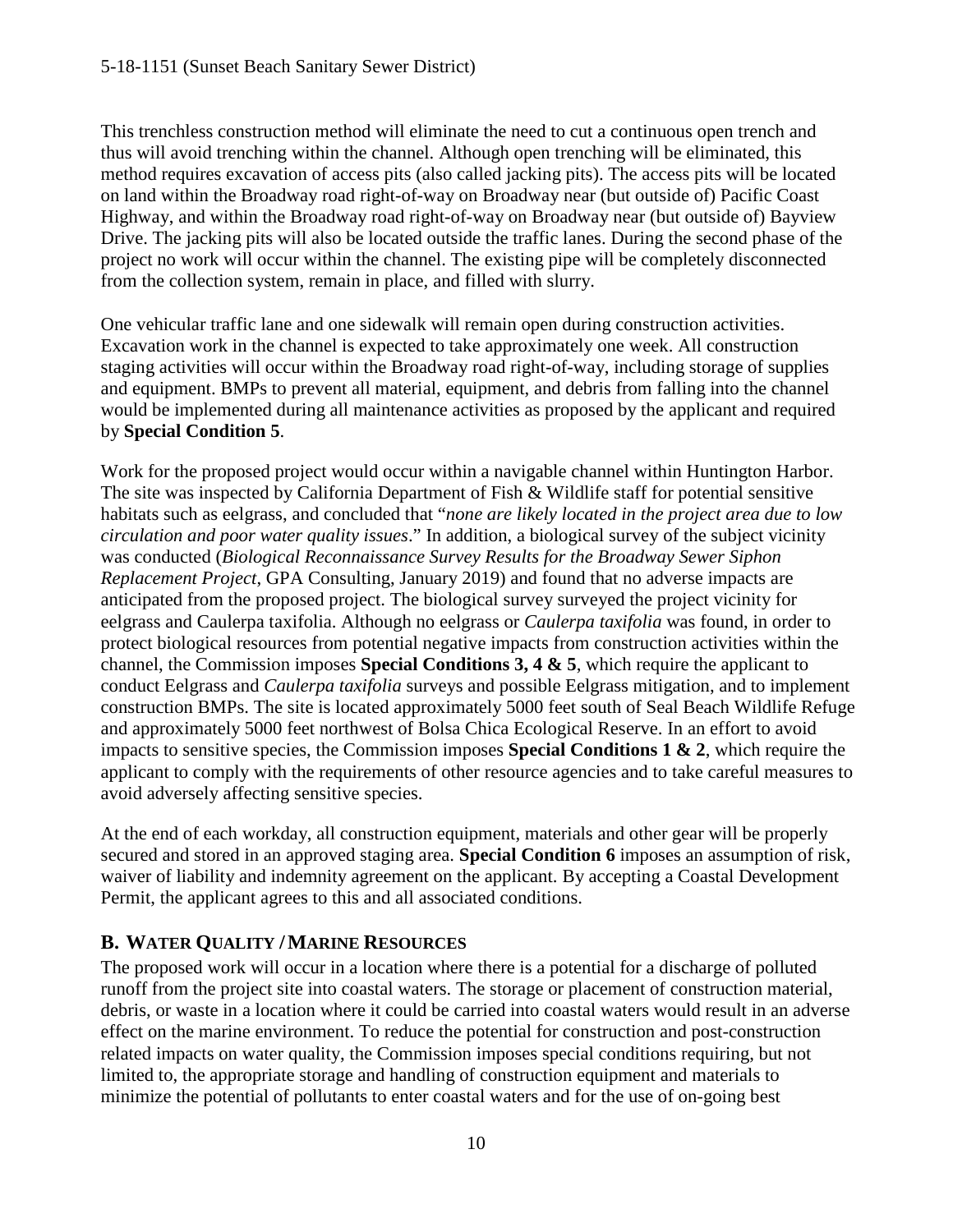management practices following construction. As conditioned, the Commission finds that the development conforms with Sections 30230 and 30231 of the Coastal Act.

### <span id="page-10-0"></span>**C. BIOLOGICAL RESOURCES**

As conditioned, the development will not result in significant degradation of adjacent habitat, recreation areas, or parks and is compatible with the continuance of those habitat, recreation, or park areas. Therefore, the Commission finds that the project, as conditioned, conforms with Section 30240(b) of the Coastal Act.

#### <span id="page-10-1"></span>**D. VISUAL RESOURCES**

As proposed, the development is located within an existing developed area and is not visible to the public. The project will not disrupt public coastal views. Therefore, the Commission finds that the development conforms with Sections 30250, 30251, and 30252 of the Coastal Act.

#### <span id="page-10-2"></span>**E. MARINE RESOURCES**

The proposed development has been designed to minimize the fill of coastal waters and adequate mitigation has been provided. The proposed development has been conditioned to minimize adverse effects on the marine environment by avoiding or mitigating impacts upon sensitive marine resources, such as eelgrass and to avoid contributing to the dispersal of the invasive aquatic algae, *Caulerpa taxifolia*. As conditioned, there are no feasible less environmentally damaging alternatives available. Therefore, the Commission finds that the proposed development conforms with Sections 30224, 30230, 30231, and 30233 of the Coastal Act.

# <span id="page-10-3"></span>**F. HAZARDS**

Development adjacent to the ocean is inherently hazardous. To minimize risks to life and property, the development has been conditioned to: require that the applicant assume the risk of undertaking the development. As conditioned, the Commission finds that the development conforms to the requirements of Section 30253 of the Coastal Act regarding the siting of development in hazardous locations.

#### <span id="page-10-4"></span>**G. PUBLIC ACCESS**

As conditioned, the proposed development will not have any new adverse impact on public access to the coast or to nearby recreational facilities. Thus, as conditioned, the proposed development conforms with Sections 30210 through 30214, Sections 30220 through 30224, and 30252 of the Coastal Act.

# <span id="page-10-5"></span>**H. LOCAL COASTAL PROGRAM (LCP)**

Coastal Act section 30604(a) states that, prior to certification of a local coastal program ("LCP"), a coastal development permit must be issued upon a finding that the proposed development is in conformity with Chapter 3 of the Act and that the permitted development will not prejudice the ability of the local government to prepare an LCP that is in conformity with Chapter 3. Orange County's LCP for Sunset Beach was effectively certified in 1982 and updated in 1992. However, Sunset Beach was annexed into the City of Huntington Beach effective August 2011. This annexation terminated the County's LCP permitting jurisdiction for the area. The Sunset Beach annexation area has not yet been incorporated into the City of Huntington Beach certified LCP. In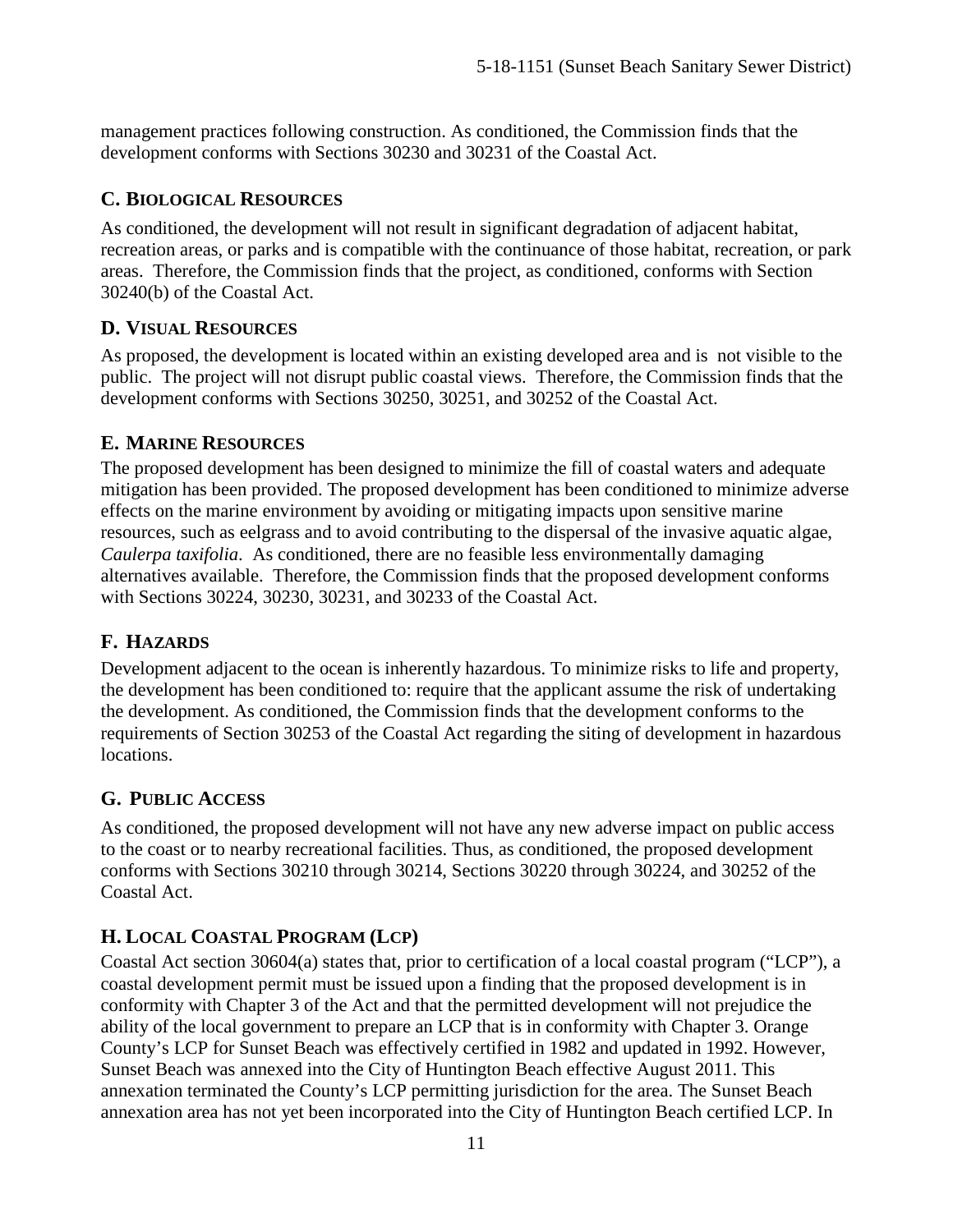#### 5-18-1151 (Sunset Beach Sanitary Sewer District)

addition, the proposed development is partially occurring within an area of the Commission's retained permit jurisdiction. Thus, there is not currently an effective certified LCP for Sunset Beach and, therefore, the Chapter 3 policies of the Coastal Act provide the standard of review for coastal development permits in the area. The previously certified Sunset Beach LCP may be used as guidance as appropriate. As conditioned, the proposed development is consistent with the Chapter 3 policies of the Coastal Act. Approval of the project, as conditioned, will not prejudice the ability of the local government to prepare an LCP that is in conformity with the provisions of Chapter 3 of the Coastal Act.

#### <span id="page-11-0"></span>**I. CALIFORNIA ENVIRONMENTAL QUALITY ACT (CEQA)**

As conditioned, there are no feasible alternatives or additional feasible mitigation measures available that would substantially lessen any significant adverse effect that the activity may have on the environment. Therefore, the Commission finds that the proposed project, as conditioned to mitigate the identified impacts, is the least environmentally damaging feasible alternative and can be found consistent with the requirements of the Coastal Act to conform to CEQA.